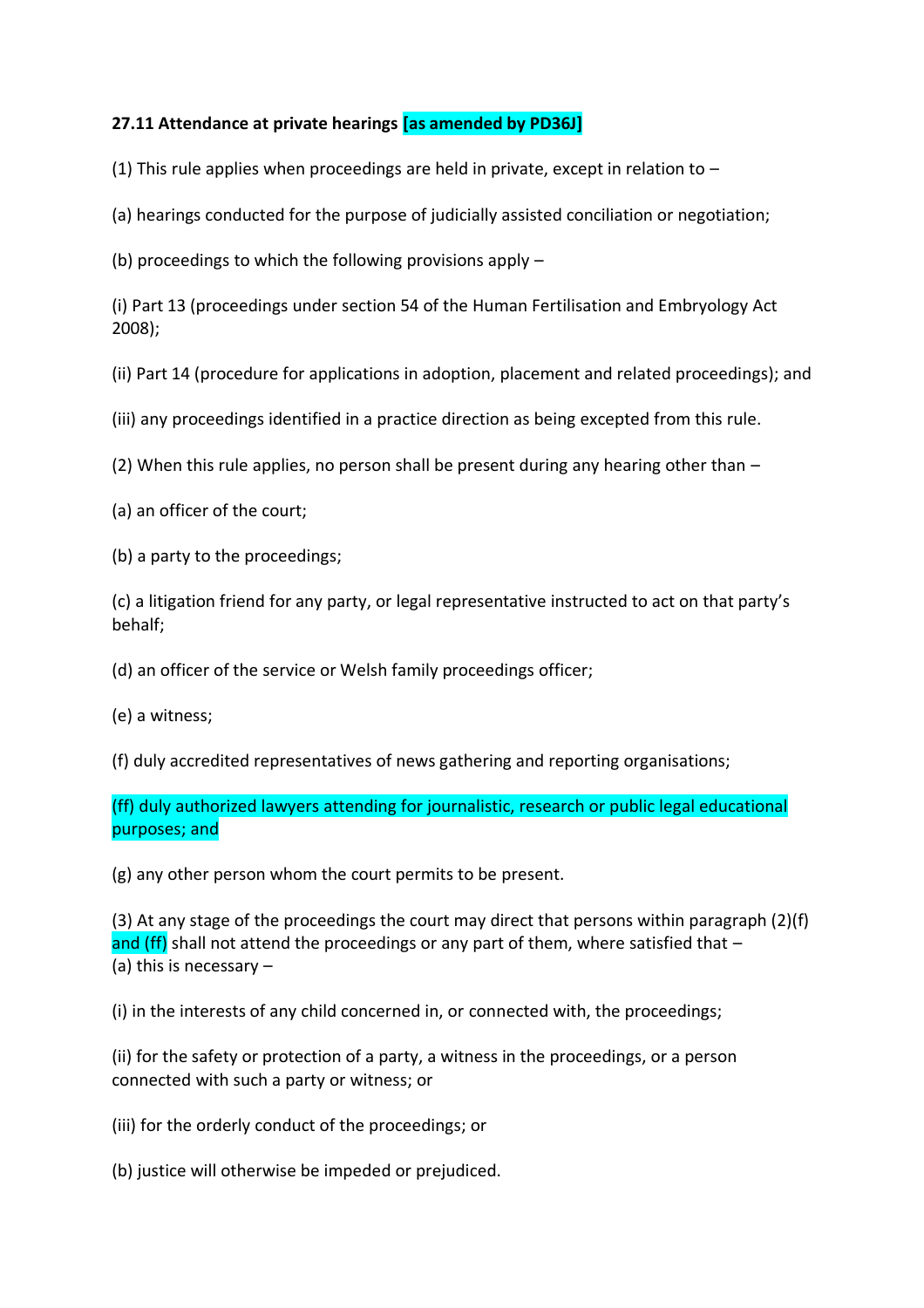(4) The court may exercise the power in paragraph (3) of its own initiative or pursuant to representations made by any of the persons listed in paragraph (5), and in either case having given to any person within paragraph (2)(f) (and ff) who is in attendance an opportunity to make representations.

(5) At any stage of the proceedings, the following persons may make representations to the court regarding restricting the attendance of persons within paragraph  $(2)(f)$  and  $(ff)$  in accordance with paragraph  $(3)$  –

(a) a party to the proceedings;

(b) any witness in the proceedings;

(c) where appointed, any children's guardian;

(d) where appointed, an officer of the service or Welsh family proceedings officer, on behalf of the child the subject of the proceedings;

(e) the child, if of sufficient age and understanding.

(6) This rule does not affect any power of the court to direct that witnesses shall be excluded until they are called for examination.

(7) In this rule  $-$ 

- (a) 'duly accredited' refers to accreditation in accordance with any administrative scheme for the time being approved for the purposes of this rule by the Lord Chancellor.
- (b) 'duly authorized lawyer' means
	- i. A person who is authorised by a practising certificate to conduct litigation or exercise a right of audience in the family court;
	- ii. a lawyer working for the Law School, Faculty or Department of a Higher Education Institution designated as a recognised body pursuant to section 216 of the Education Reform Act 1988; or
	- iii. a lawyer attending on behalf of a registered educational charity the name, objects and registered charity number of which have been provided to the President of the Family Division;
- (c) "lawyer" means a person who
	- i. holds a qualifying law degree as defined by the Bar Standards Board or Solicitors Regulation Authority;
	- ii. holds or has completed
		- (aa)the Common Professional Examination (CPE);
		- (bb) an approved Graduate Diploma in Law (GDL) course or the Solicitors Qualifying Examination (SQE);
		- (cc) a postgraduate legal qualification; or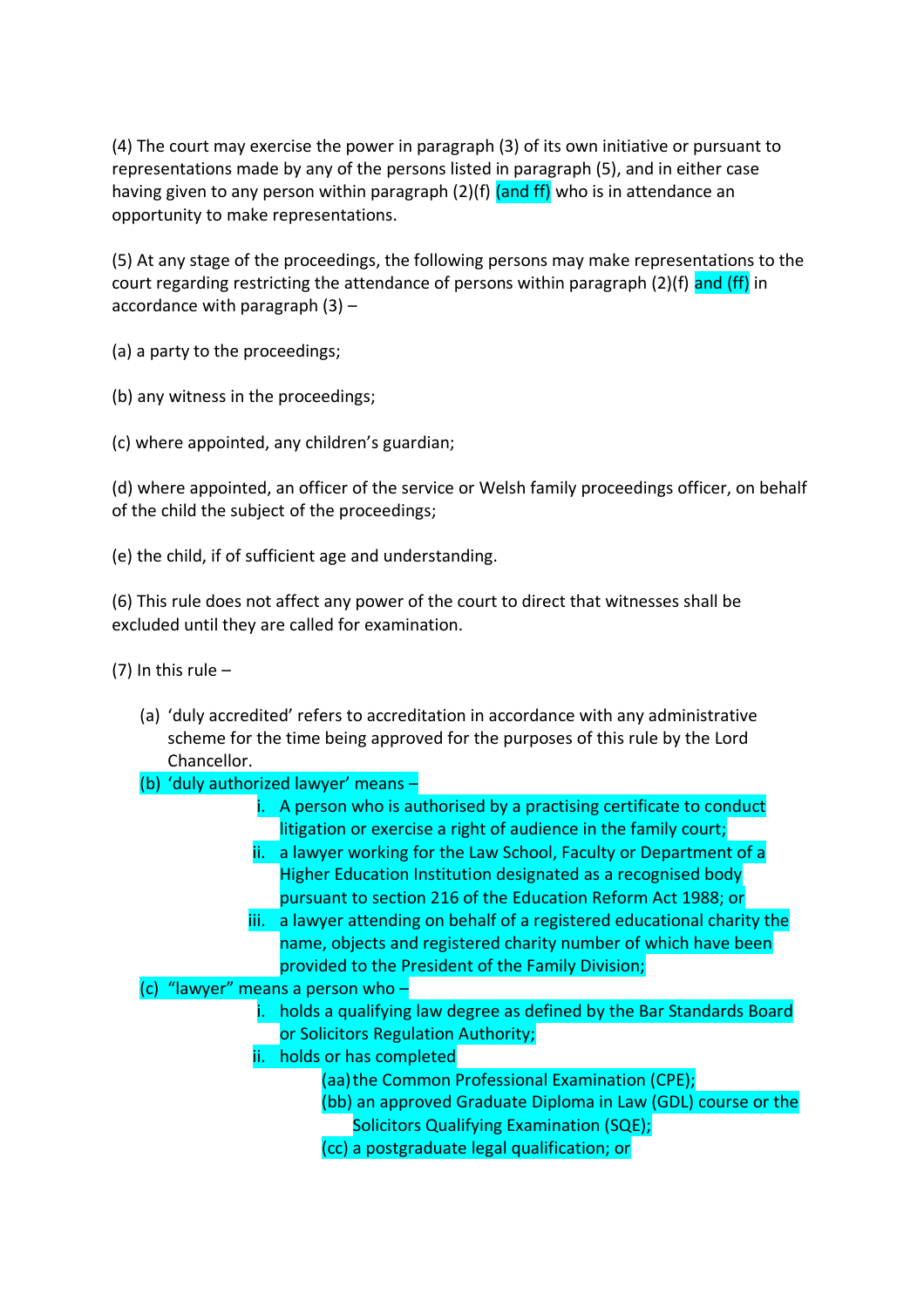(dd) the CILEx Level 6 Diploma in Law and Practice or the CILEx Graduate Fast Track Diploma.

# **Practice Direction 27B Attendance of Media Representatives at Hearings in Family Proceedings (High Court and County Courts) [as amended by PD36J]**

This Practice Direction supplements FPR Part 27

## **1 Introduction**

1.1 This Practice Direction supplements rule 27.11 of the Family Procedure Rules 2010 ('FPR 2010') and deals with the right of representatives of news gathering and reporting organisations ('media representatives') to attend at hearings of family proceedings which take place in private subject to the discretion of the court to exclude such representatives from the whole or part of any hearing on specified grounds<sup>1</sup>. It takes effect on 27 April 2009.

## **2 Matters unchanged by the rule**

2.1 Rule 27.11(1) contains an express exception in respect of hearings which are conducted for the purpose of judicially assisted conciliation or negotiation and media representatives do not have a right to attend these hearings. Financial Dispute Resolution hearings will come within this exception. First Hearing Dispute Resolution appointments in private law Children Act cases will also come within this exception to the extent that the judge plays an active part in the conciliation process. Where the judge plays no part in the conciliation process or where the conciliation element of a hearing is complete and the judge is adjudicating upon the issues between the parties, media representatives should be permitted to attend, subject to the discretion of the court to exclude them on the specified grounds. Conciliation meetings or negotiation conducted between the parties with the assistance of an officer of the service or a Welsh Family Proceedings officer, and without the presence of the judge, are not 'hearings' within the meaning of this rule and media representatives have no right to attend such appointments.

The exception in rule 27.11(1) does not operate to exclude media representatives from:

• Hearings to consider applications brought under Parts IV and V of the Children Act 1989, including Case Management Hearings, any Further Case Management Hearings and Issues Resolution Hearings

- Hearings relating to findings of fact
- Interim hearings
- Final hearings.

 $\overline{a}$ 

 $1$  It does not, accordingly, apply where hearings are held in open court where the general public including media representatives may attend as of right, such as committal hearings or the hearing of matrimonial or civil partnership causes.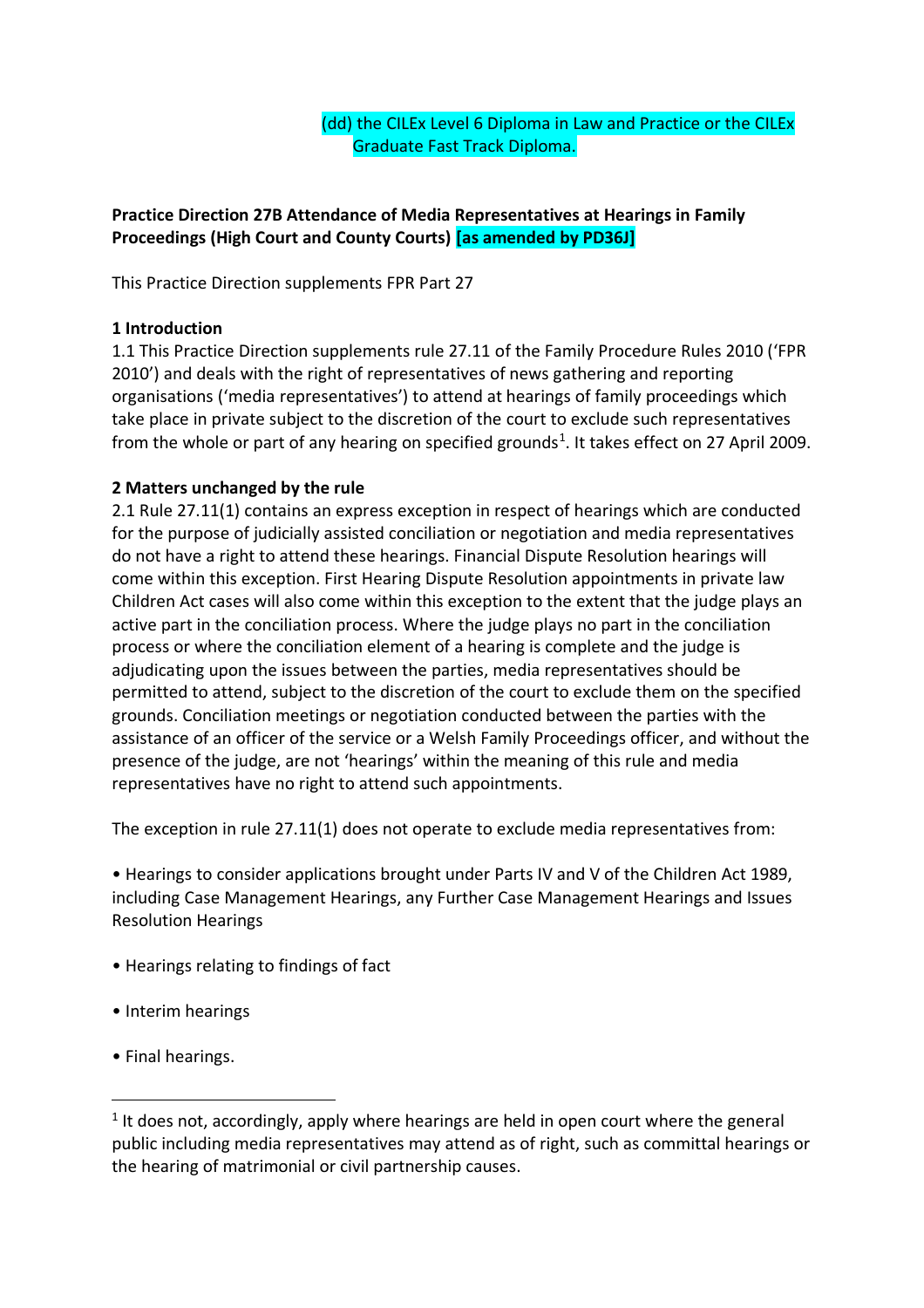The rights of media representatives to attend such hearings are limited only by the powers of the court to exclude such attendance on the limited grounds and subject to the procedures set out in paragraphs (3)–(5) of rule 27.11.

2.2 During any hearing, courts should consider whether the exception in rule 27.11(1) becomes applicable so that media representatives should be directed to withdraw.

2.3 The provisions of the rules permitting the attendance of media representatives and the disclosure to third parties of information relating to the proceedings do not entitle a media representative to receive or peruse court documents referred to in the course of evidence, submissions or judgment without the permission of the court or otherwise in accordance with Part 12, Chapter 7 of the Family Procedure Rules 2010 and Practice Direction 12G (rules relating to disclosure to third parties). (This is in contrast to the position in civil proceedings, where the court sits in public and where members of the public are entitled to seek copies of certain documents<sup>2</sup>).

2.4 The question of attendance of media representatives at hearings in family proceedings to which rule 27.11 and this guidance apply must be distinguished from statutory restrictions on publication and disclosure of information relating to proceedings, which continue to apply and are unaffected by the rule and this guidance.

2.5 The prohibition in section 97(2) of the Children Act 1989, on publishing material intended to or likely to identify a child as being involved in proceedings or the address or school of any such child, is limited to the duration of the proceedings. However, the limitations imposed by section 12 of the Administration of Justice Act 1960 on publication of information relating to certain proceedings in private apply during and after the proceedings<sup>3</sup>. In addition, in proceedings to which s 97(2) of the Children Act 1989 applies the court should continue to consider at the conclusion of the proceedings whether there are any outstanding welfare issues which require a continuation of the protection afforded during the course of the proceedings by that provision.

#### **3 Aims of the guidance**

 $\overline{a}$ 

3.1 This Practice Direction is intended to provide guidance regarding:

- (b) are brought under the Children Act 1989; or
- (c) otherwise relate wholly or mainly to the maintenance or upbringing of a minor.

<sup>&</sup>lt;sup>2</sup> See GIO Services Ltd v Liverpool and London Ltd [1999] 1 WLR 984.

<sup>&</sup>lt;sup>3</sup> See Clayton v Clayton [2006] EWCA Civ 878. In particular proceedings which

<sup>(</sup>a) relate to the exercise of the inherent jurisdiction of the High Court with respect to minors;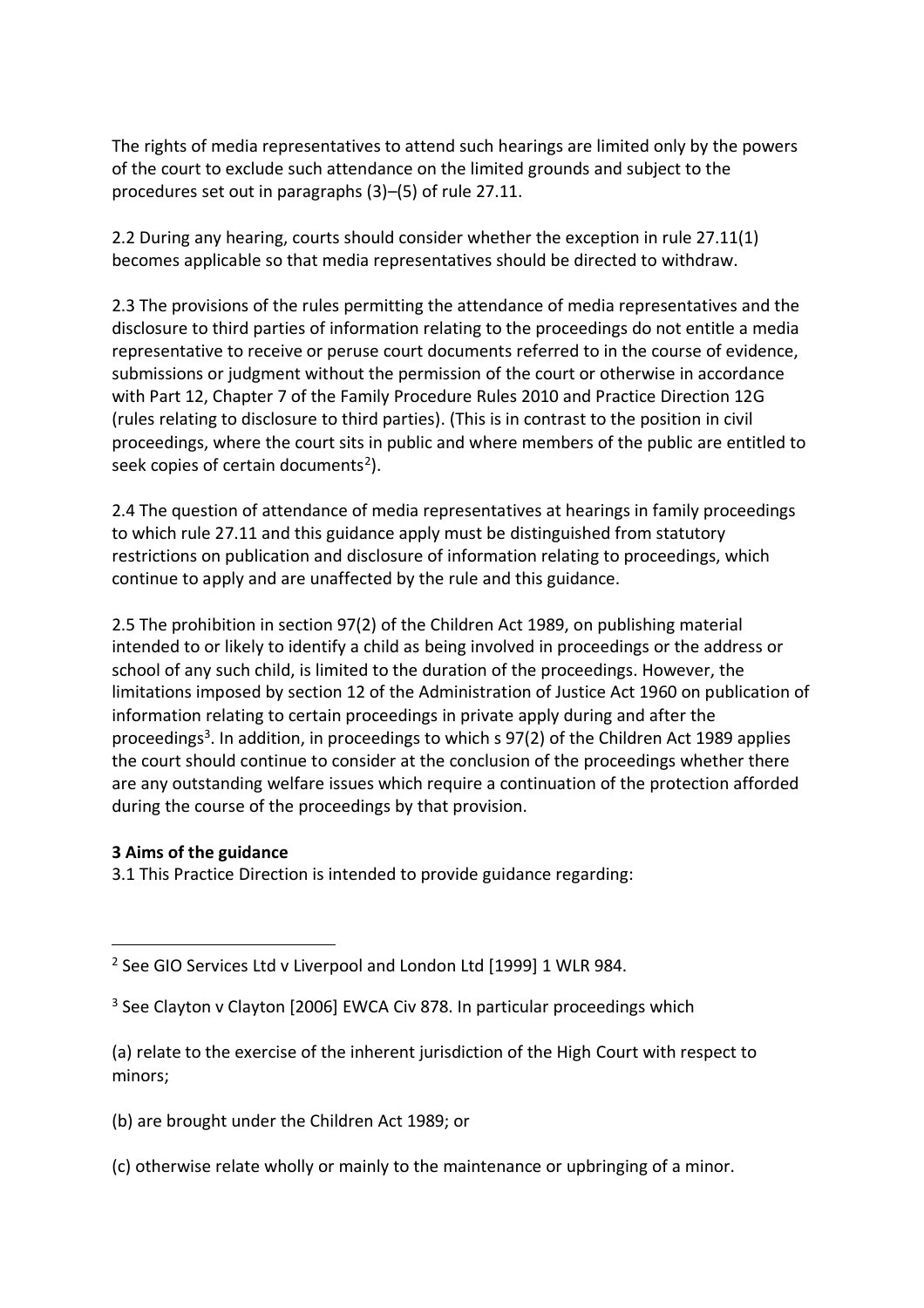• the handling of applications to exclude media representatives from the whole or part of a hearing; and

• the exercise of the court's discretion to exclude media representatives whether upon the court's own motion or any such application.

3.2 While the guidance does not aim to cover all possible eventualities, it should be complied with so far as consistent in all the circumstances with the just determination of the proceedings.

### **4 Identification of media representatives as 'accredited'**

4.1 Media representatives will be expected to carry with them identification sufficient to enable court staff, or if necessary the court itself, to verify that they are 'accredited' representatives of news gathering or reporting organisations within the meaning of the rule.

4.2 By virtue of paragraph (7) of the rule, it is for the Lord Chancellor to approve a scheme which will provide for accreditation. The Lord Chancellor has decided that the scheme operated by the UK Press Card Authority provides sufficient accreditation; a card issued under that scheme will be the expected form of identification, and production of the Card will be both necessary and sufficient to demonstrate accreditation.

4.3 A media representative unable to demonstrate accreditation in accordance with the UK Press Card Authority scheme, so as to be able to attend by virtue of paragraph (2)(f) of the rule, may nevertheless be permitted to attend at the court's discretion under paragraph  $(2)(g)$ .

#### **4A 'Identification of lawyers as "authorised"**

4A.1 Lawyers will be expected to carry with them identification sufficient to enable court staff, or if necessary the court itself, to verify that they are "authorised" lawyers within the meaning of the rule.

4A.2 The following forms of identification provide sufficient information, and production of such identification will be both necessary and sufficient to demonstrate that the lawyer is "authorised" within the meaning of rule  $27.11(7)(b)(i)$ , (ii) and (iii) respectively  $-$ 

(a) a current practising certificate accompanied by picture identification of the lawyer and a signed written statement by the lawyer which complies with paragraph 4A.3;

(b) confirmation on headed notepaper from the relevant Higher Education Institution (or Law School, Faculty or Department of that Institution) of the lawyer's position and qualification, accompanied by picture identification of the lawyer and a signed written statement by the lawyer which complies with paragraph 4A.3;

(c) confirmation on headed notepaper from the relevant registered educational charity (specifying the registered charity number) of the lawyer's position and qualification, accompanied by picture identification of the lawyer and a signed written statement by the lawyer which complies with paragraph 4A.3.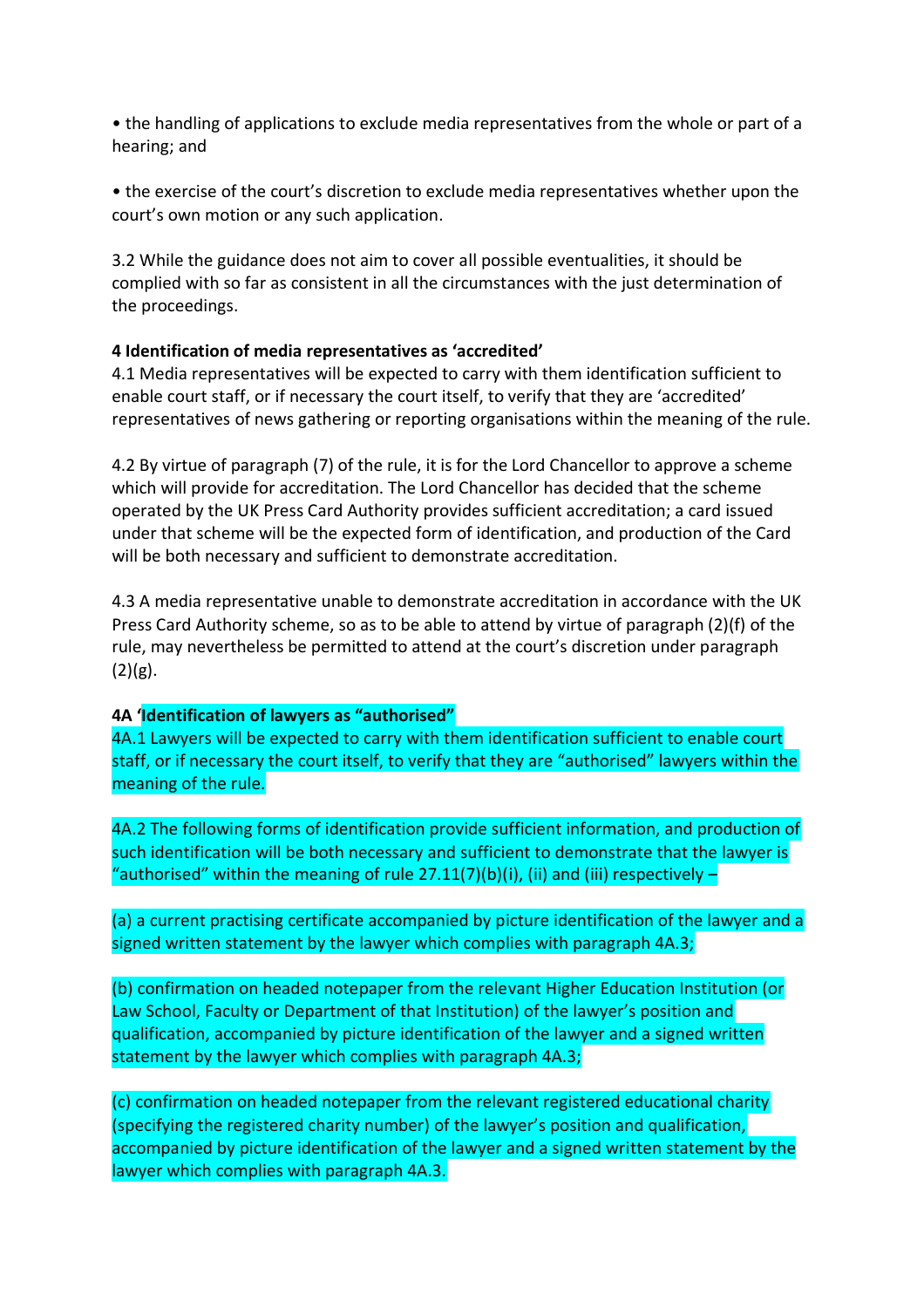### 4A.3 The signed written statement required by paragraph 4A.2 must -

(a) confirm that the lawyer's attendance is for journalistic, research or public legal educational purposes and that the lawyer has no personal interest in the proceedings and that he or she is not attending in the capacity of agent or instructed lawyer for any client; and

(b) confirm that the lawyer is aware of and will abide by any restrictions on publication, whether arising by operation of law (for example under section 97 of the Children Act 1989 and section 12 of the Administration of Justice Act 1960) or imposed by order of the court, which follow from the proceedings being in private.

4A.4 The information about a registered educational charity required by rule 27.11(7)(b)(iii) is to be submitted using Form FP300 (Request by educational charity to attend family proceedings for authorisation by the President of the Family Division) by e-mail to pfd.office@judiciary.uk, or by post to: The Office of the President of the Family Division, Royal Courts of Justice, Strand, London WC2A 2LL. It will be entered on a list maintained by that office, and therefore need be submitted only once.

### **5 Exercise of the discretion to exclude media representatives from all or part of the proceedings**

5.1 The rule anticipates and should be applied on the basis that media representatives have a right to attend family proceedings throughout save and to the extent that the court exercises its discretion to exclude them from the whole or part of any proceedings on one or more of the grounds set out in paragraph (3) of the rule.

5.2 When considering the question of exclusion on any of the grounds set out in paragraph (3) of the rule the court should –

• specifically identify whether the risk to which such ground is directed arises from the mere fact of media presence at the particular hearing or hearings the subject of the application or whether the risk identified can be adequately addressed by exclusion of media representatives from a part only of such hearing or hearings;

• consider whether the reporting or disclosure restrictions which apply by operation of law, or which the court otherwise has power to order will provide sufficient protection to the party on whose behalf the application is made or any of the persons referred to in paragraph (3)(a) of the rule;

• consider the safety of the parties in cases in which the court considers there are particular physical or health risks against which reporting restrictions may be inadequate to afford protection;

• in the case of any vulnerable adult or child who is unrepresented before the court, consider the extent to which the court should of its own motion take steps to protect the welfare of that adult or child.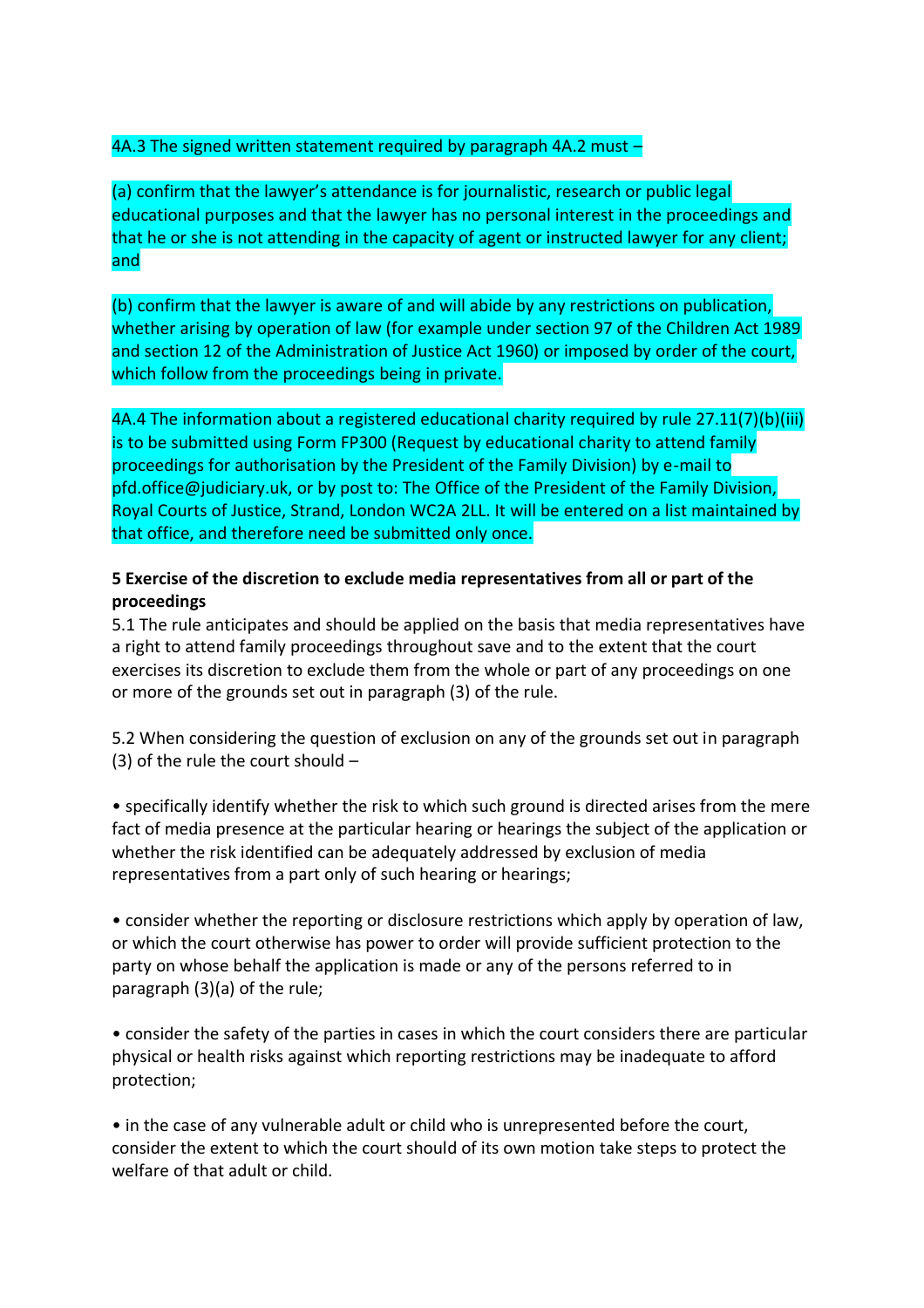5.3 Paragraph (3)(a)(iii) of the rule permits exclusion where necessary 'for the orderly conduct of proceedings'. This enables the court to address practical problems presented by media attendance. In particular, it may be difficult or even impossible physically to accommodate all (or indeed any) media representatives who wish to attend a particular hearing on the grounds of the restricted size or layout of the court room in which it is being heard. Court staff will use their best efforts to identify more suitable accommodation in advance of any hearing which appears likely to attract particular media attention, and to move hearings to larger court rooms where possible. However, the court should not be required to adjourn a hearing in order for larger accommodation to be sought where this will involve significant disruption or delay in the proceedings.

5.4 Paragraph (3)(b) of the rule permits exclusion where, unless the media are excluded, justice will be impeded or prejudiced for some reason other than those set out in subparagraph (a). Reasons of administrative inconvenience are not sufficient. Examples of circumstances where the impact on justice of continued attendance might be sufficient to necessitate exclusion may include:

• a hearing relating to the parties' finances where the information being considered includes price sensitive information (such as confidential information which could affect the share price of a publicly quoted company); or any hearing at which a witness (other than a party) states for credible reasons that he or she will not give evidence in front of media representatives, or where there appears to the court to be a significant risk that a witness will not give full or frank evidence in the presence of media representatives.

5.5 In the event of a decision to exclude media representatives, the court should state brief reasons for the decision.

### **6 Applications to exclude media representatives from all or part of proceedings**

6.1 The court may exclude media representatives on the permitted grounds of its own motion or after hearing representations from the interested persons listed at paragraph (5) of the rule. Where exclusion is proposed, any media representatives who are present are entitled to make representations about that proposal. There is, however, no requirement to adjourn proceedings to enable media representatives who are not present to attend in order to make such representations, and in such a case the court should not adjourn unless satisfied of the necessity to do so having regard to the additional cost and delay which would thereby be caused.

6.2 Applications to exclude media representatives should normally be dealt with as they arise and by way of oral representations, unless the court directs otherwise.

6.3 When media representatives are expected to attend a particular hearing (for example, where a party is encouraging media interest and attendance) and a party intends to apply to the court for the exclusion of the media, that party should, if practicable, give advance notice to the court, to the other parties and (where appointed) any children's guardian, officer of the service or Welsh Family Proceedings officer, NYAS or other representative of the child of any intention to seek the exclusion of media representatives from all or part of